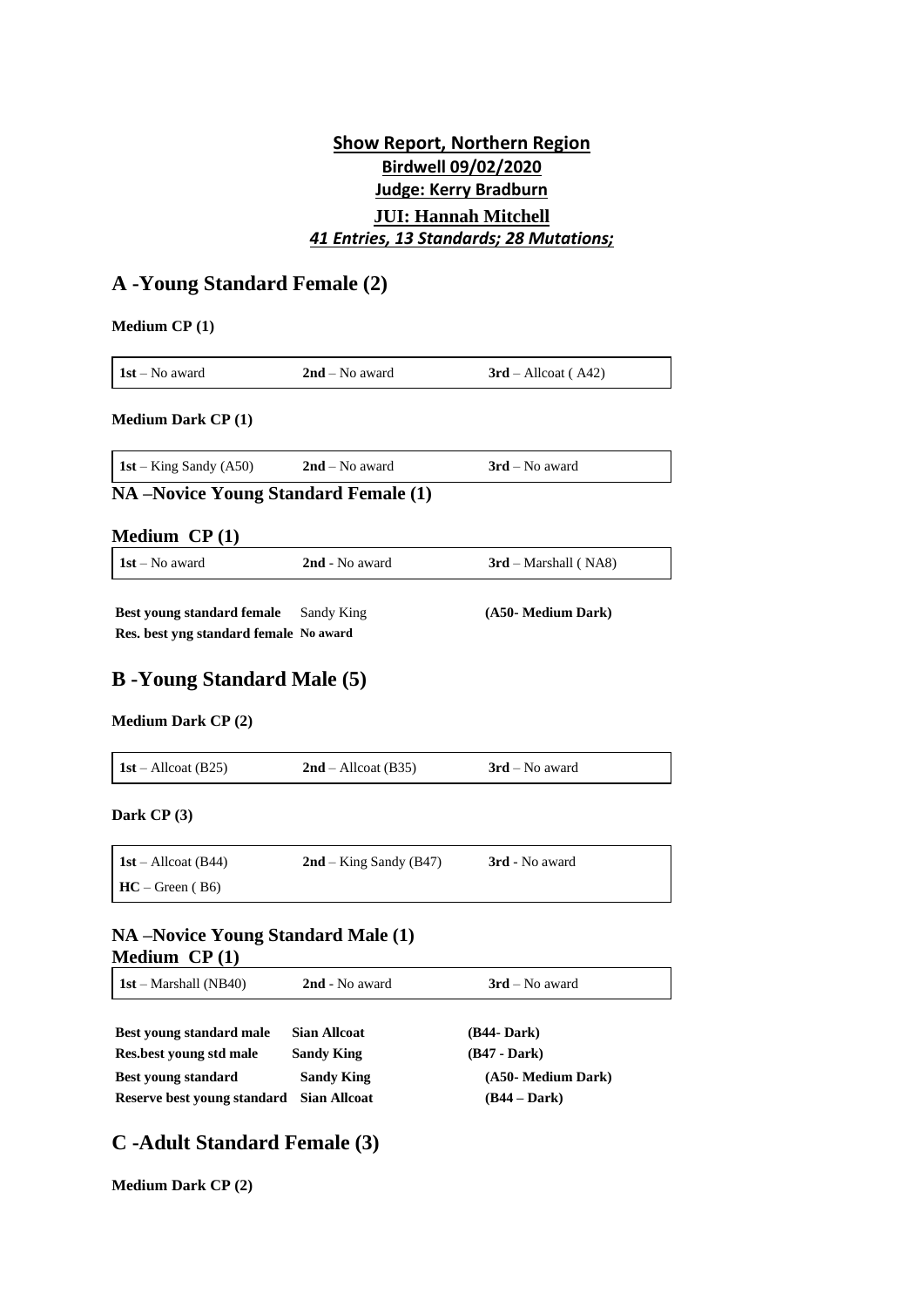| <b>1st</b> – Spooner (C2)<br>$3rd$ – No award<br>$2nd$ – Spooner (C9) |
|-----------------------------------------------------------------------|
|-----------------------------------------------------------------------|

### **Dark CP (1)**

 $\mathbf{r}$ 

| $\vert$ 1st – Allcoat (C41) | $2nd$ – No award    | $3rd$ – No award     |
|-----------------------------|---------------------|----------------------|
| Best adult standard female  | Paul Spooner        | $(C2 - Medium Dark)$ |
| Res. best adult std female  | <b>Sian Allcoat</b> | $(C41 - Dark)$       |

# **D -Adult Standard Male (1)**

### **Extra Dark CP (1)**

| 1st - Allcoat $(D34)$                  | $2nd - No$ award    | $3rd$ – No award     |
|----------------------------------------|---------------------|----------------------|
| HC - No award                          |                     |                      |
|                                        |                     |                      |
| Best adult standard male               | Sian Allcoat        | $(D34 - Extra Dark)$ |
| Res. best adult standard male No award |                     |                      |
| <b>Best adult standard</b>             | <b>Paul Spooner</b> | (C2 –Medium Dark)    |
| Reserve best adult standard            | Sian Allcoat        | (D34 - Extra Dark)   |
| <b>Best standard</b>                   | <b>Paul Spooner</b> | $(C2 - Medium Dark)$ |
| Reserve best standard                  | <b>Sian Allcoat</b> | (D34 – Extra Dark)   |

## **E -Young Mutations (10)**

### **Pink White – Not Colour Phased (1)**

| 1st - No award | $2nd - Allocat (E29)$ | $3rd$ – No award |  |
|----------------|-----------------------|------------------|--|
|----------------|-----------------------|------------------|--|

### **Sullivan Violet - Not Colour Phased (4)**

| 1st – Spooner (E39) | $2nd$ – Spooner (E21) | $3rd$ – Spooner (E5) |
|---------------------|-----------------------|----------------------|

## **Wilson White – Not Colour Phased ( 1)**

 $\blacksquare$ 

| $\vert$ 1st – Allcoat (E26) | $2nd$ – No award | 3rd –No award |
|-----------------------------|------------------|---------------|
| $HC - No$ award             |                  |               |

## **Black Pearl - Not Colour Phased (1)**

| $1st - No$ award     | $2nd$ – Green (E45) | $3rd$ – No award |
|----------------------|---------------------|------------------|
| $H_{\rm C-No}$ award |                     |                  |

**Blue Diamond- Not Colour Phased (1)**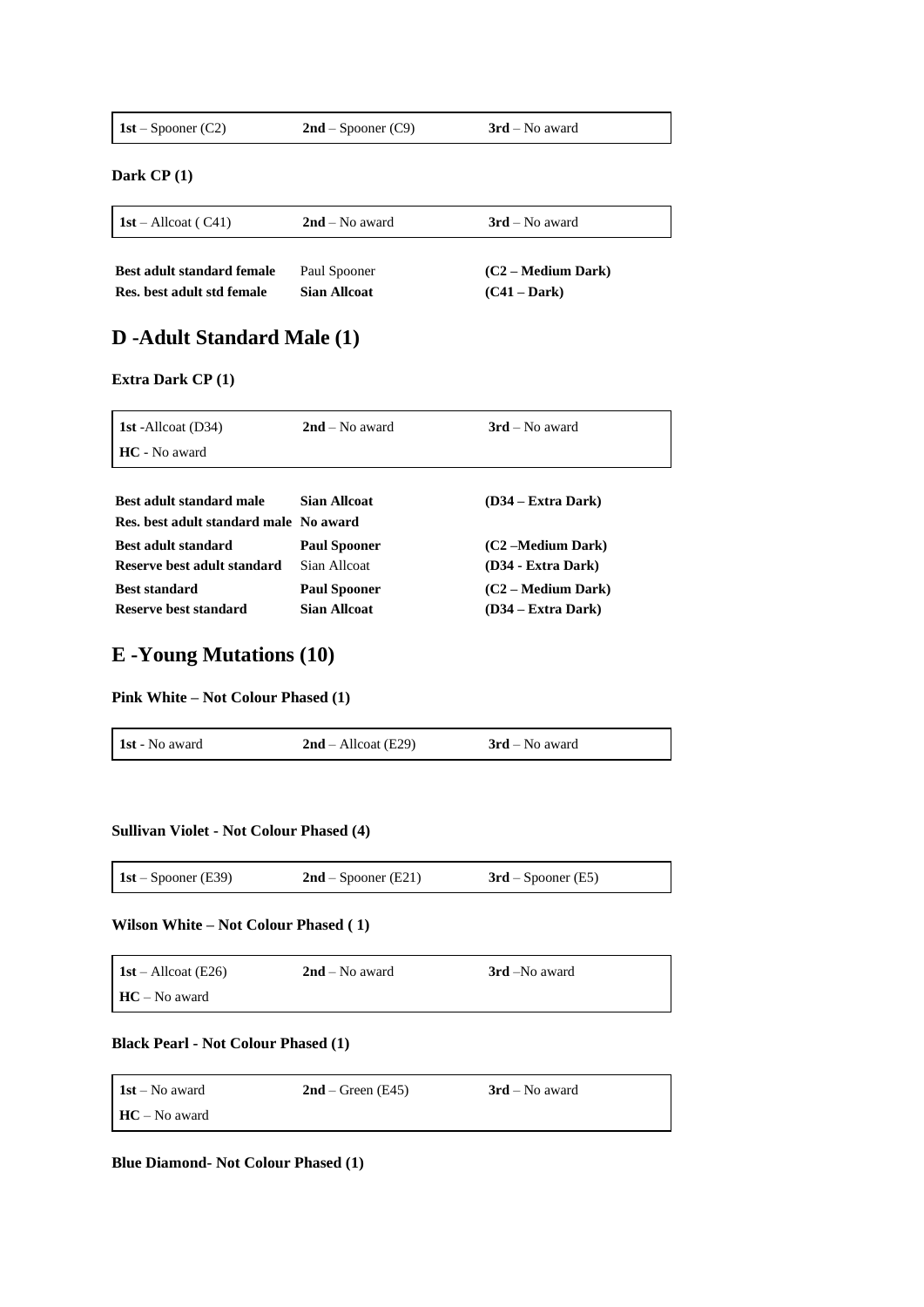| <b>1st</b> –No award | $2nd$ – Green (E17) | $3rd$ – No award |  |
|----------------------|---------------------|------------------|--|
| $HC - No$ award      |                     |                  |  |

**Black Velvet- Not Colour Phased (2)**

| 1st $-A$ llcoat (E19) | $2nd - Allocat (E20)$ | $3rd$ – No award |
|-----------------------|-----------------------|------------------|

# **NE -Novice Young Mutation (5)**

### **Wilson White – Not Colour Phased (2)**

| <b>1st</b> – Marshall (NE8)     | $2nd$ – No award | $3rd$ – No award |
|---------------------------------|------------------|------------------|
| $\mathbf{HC} -$ Marshall (NE20) |                  |                  |

### **Black Velvet - Not Colour Phased (2)**

| $1st$ – Marshall (NE6) | $2nd$ – No award | $3rd$ – No award |
|------------------------|------------------|------------------|
| <b>HC</b> - No award   |                  |                  |

### **Sullivan Violet - Not Colour Phased (1)**

| 1 <b>1st</b> - No award            | $2nd - No$ award    | $3rd$ – Arnstein (NE14) |
|------------------------------------|---------------------|-------------------------|
| <b>Best young mutation</b>         | <b>Paul Spooner</b> | (E39 – Sullivan Violet) |
| <b>Reserve best young mutation</b> | <b>Paul Spooner</b> | (E21 – Sullivan Violet) |

# **F -Adult Mutations (9)**

**Black White Cross - Not Colour Phased (1)**

| $1st - King$ Sandy (F34) | 2nd - No award | <b>3rd</b> - No award |
|--------------------------|----------------|-----------------------|
| $HC - No$ award          |                |                       |

### **Black Velvet - Not Colour Phased (1)**

| <b>1st</b> – Allcoat (F21) | 2nd - No award | 3rd - No award |
|----------------------------|----------------|----------------|
|                            |                |                |

### **Wilson White - Not Colour Phased (2)**

| $1st - Allocat$ (F6) | $2nd$ – Spooner F24) | $3rd$ – No award |  |
|----------------------|----------------------|------------------|--|
|----------------------|----------------------|------------------|--|

### **Sullivan Violet - Not Colour Phased (1)**

| 1st – King Sandy (F32) | 2nd - No award | $3rd$ – No award |  |
|------------------------|----------------|------------------|--|
|------------------------|----------------|------------------|--|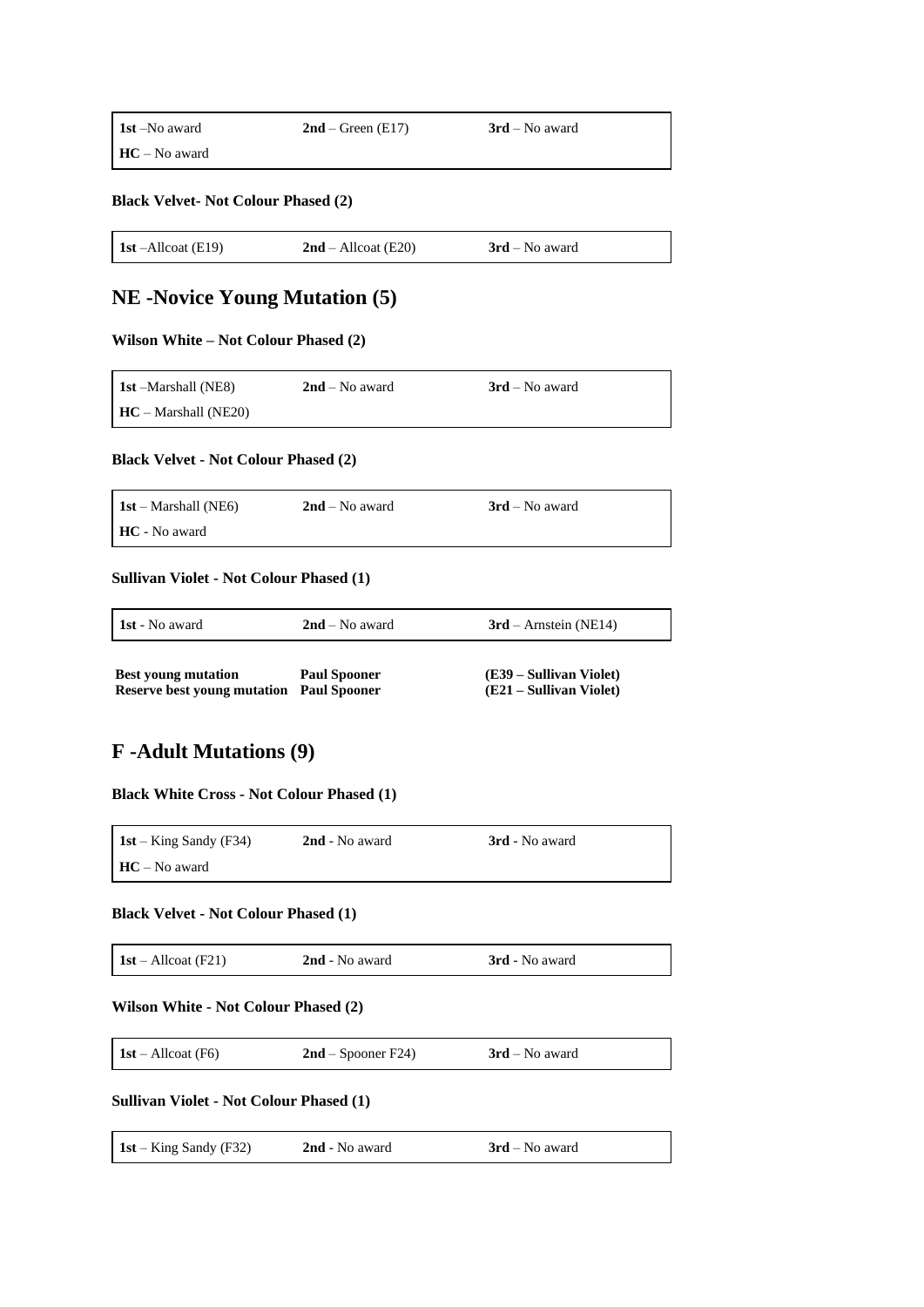### **Brown Velvet - Not Colour Phased (1)**

| $1st - No$ award<br>$2nd$ – Green (F10) | $3rd$ – No award |
|-----------------------------------------|------------------|
|-----------------------------------------|------------------|

## **Charcoal - Not Colour Phased (1)**

| $1st - No$ award   | $2nd$ – No award | $3rd$ – No award |
|--------------------|------------------|------------------|
| $HC - Green (F16)$ |                  |                  |

### **Brown White Cross - Not Colour Phased (2)**

| $1st - No$ award                     | $2nd$ – No award | $3rd$ – Green (F5) |
|--------------------------------------|------------------|--------------------|
| $\mathbf{HC} - \mathbf{Green}$ (F16) |                  |                    |

# **NF -Novice Adult Mutation (3)**

### **Black Velvet - Not Colour Phased (1)**

| <b>1st</b> – Marshall (NF20) | $2nd$ – No award | $3rd$ – No award |  |
|------------------------------|------------------|------------------|--|
|------------------------------|------------------|------------------|--|

## **Self Black - Not Colour Phased (1)**

| $1st - No$ award | $2nd$ – Arnstein (NF10) | $3rd$ – No award |
|------------------|-------------------------|------------------|
|------------------|-------------------------|------------------|

## **Sullivan Violet - Not Colour Phased (1)**

# **PM - Purchased Mutation (1)**

## **Sullivan Violet - Not Colour Phased (1)**

| 1st –No award                                   | $2nd$ – No award        | $3rd$ – Rycroft (PM47)    |  |
|-------------------------------------------------|-------------------------|---------------------------|--|
|                                                 |                         |                           |  |
| <b>Best adult mutation</b>                      | <b>Sandy King</b>       | (F34 - Black White Cross) |  |
| Reserve best adult mutation                     | <b>Heather Arnstein</b> | (NF30 – Sullivan Violet)  |  |
| <b>Best mutation</b>                            | <b>Paul Spooner</b>     | (E39 – Sullivan Violet)   |  |
| <b>Reserve best mutation</b>                    | <b>Sandy King</b>       | (F34 – Black White Cross) |  |
| <b>Grand show champion</b>                      | <b>Paul Spooner</b>     | $(C2 - Medium Dark)$      |  |
| <b>Reserve grand show champion Paul Spooner</b> |                         | (E39 – Sullivan Violet)   |  |

## *Standard Breeders Award*

| Place | Exhibitor | Points | Entries |
|-------|-----------|--------|---------|
|       | Allcoat   | 25.5   |         |
|       | Spooner   |        |         |